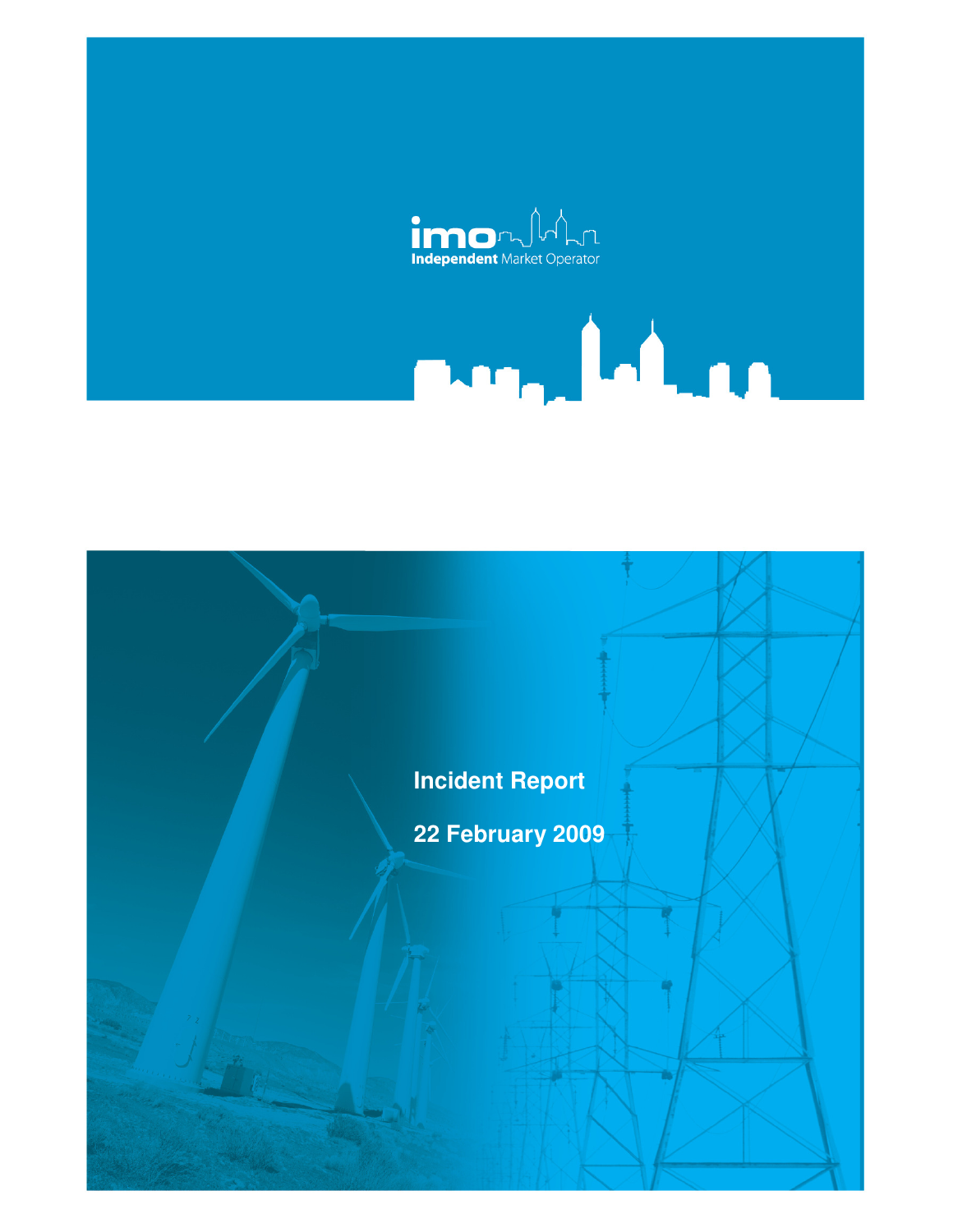# **Contents**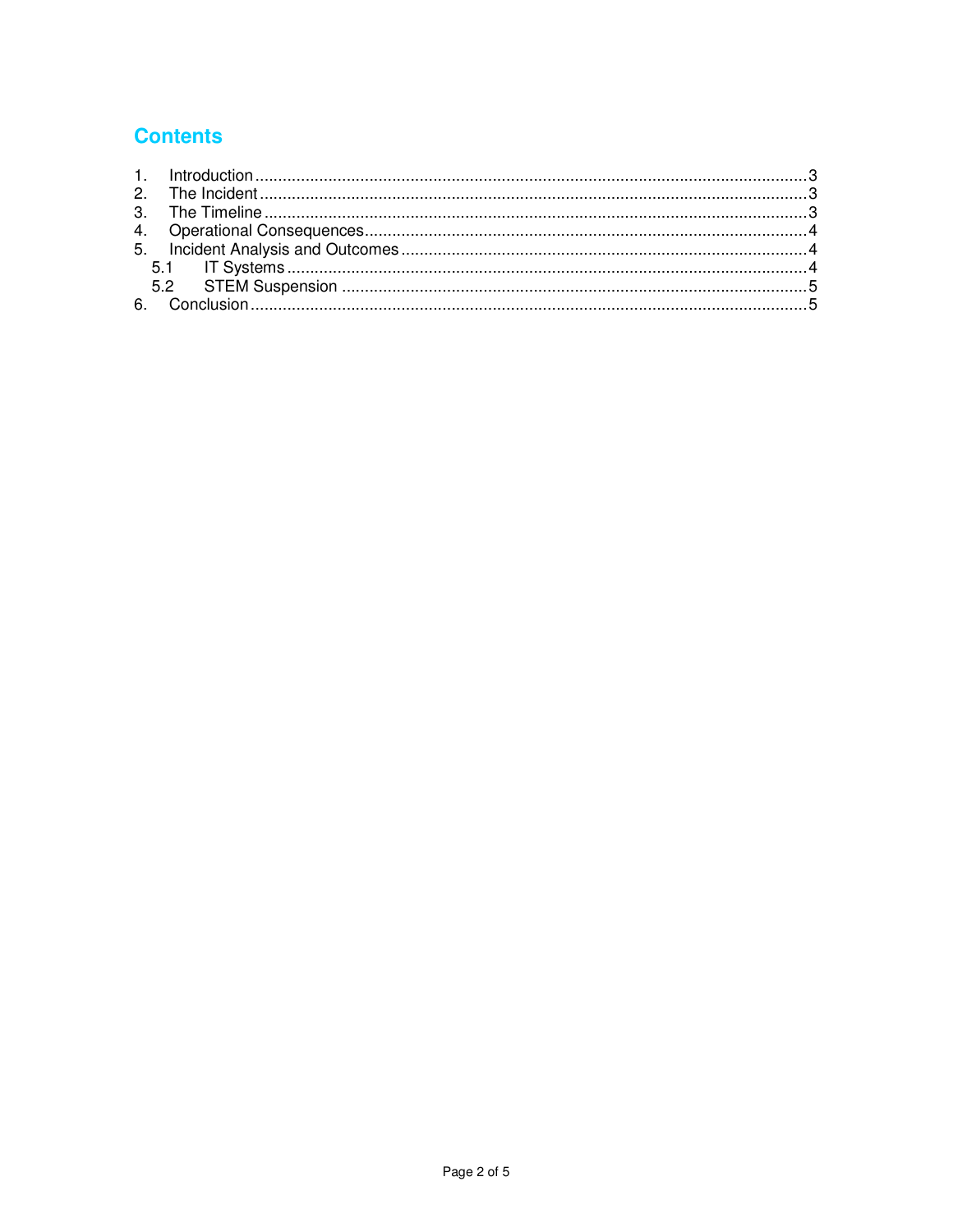# **1. Introduction**

On 22 February 2009 failure of both air-conditioning units in our service provider's server room caused overheating and subsequent failure of WEMS market related IT systems.

Despite successful failover to IMO's back up sites, a residual dependency on our service provider's domain name service meant that it was not possible to restore systems in time to avoid suspension of the Short Term Energy Market (STEM).

The purpose of this report is to:

- Outline the events that lead to the suspension and the steps undertaken by Market Operations in response to these events;
- Discuss the impact of the suspension on market participants; and
- Outline steps that the IMO will take to prevent re-occurrence.

As the market operates in Western Standard Time (WST), all references to time of this report are WST.

### **2. The Incident**

The IMO production market systems are located in a server room owned and maintained by an external service provider. One of the air-conditioning units failed. The second unit continued to work effectively for a number of hours but then it also failed. The temperature inside the server room climbed beyond the operating temperature range for our servers and they shut down automatically.

### **3. The Timeline**

At the commencement of his shift, the duty Market Operator (working offsite) found that he was unable to access the WEMS systems. In line with normal contingency procedures, the Senior Operator, Manager Market Operations and IMO IT department were contacted by the Duty Operator.

A second operator was requested on site to check availability of systems. By this time (7:00 am WST), IT was in attendance and in response to the conditions in the server room shut power to all IMO equipment and commenced the failover process in an attempt to restore normal services to the Market from the IMO's backup site in East Perth.

Market Operations began the process of advising, by phone, all participants of difficulties with systems (under 6.4.5), and that, all scheduling day events (opening and closing of market windows) would be delayed by two hours (under 6.4.6).

The failover process was complete by 10.00am and Market Operations was requested to commence testing and validation of backup systems at 10.15am. The WEMS readiness checks found that access to market systems had not been restored by the successful completion of failover and on further investigation the IT department advised that because a dependency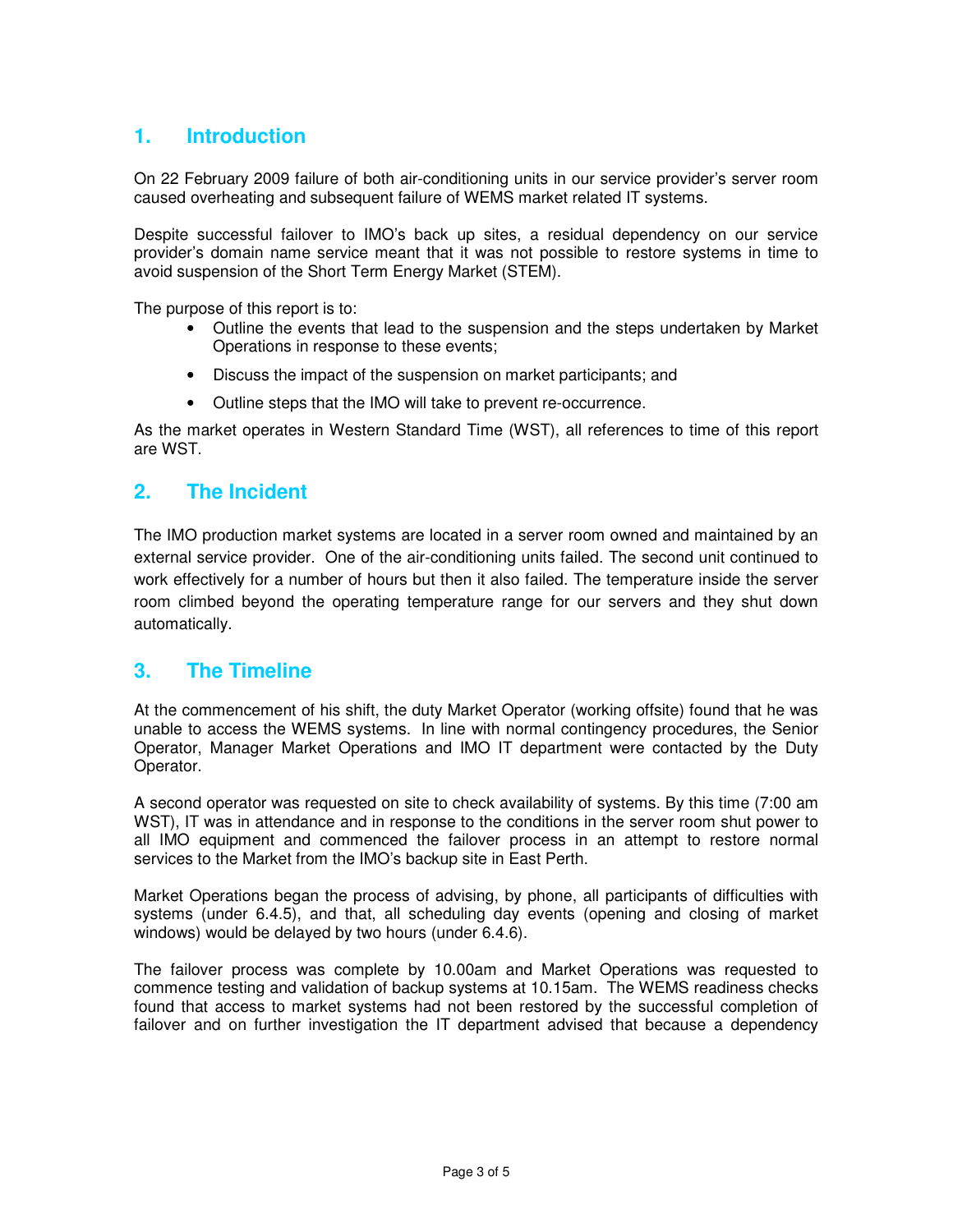remained on equipment affected by the overheating event (a DNS server owned and maintained by our external service provider), that it would not be able to restore systems before 11:00 am

As a result, (under MR 6.10) the decision was made to suspend the STEM market for trade date 24 Feb 2009. Participants were advised of this by phone by 11.15am.

Under MR 6.5.3 participants were also advised that they could submit Resource Plans via email or fax, due to the failure of IMO IT system.

The issue regarding the DNS server was rectified at 6:00pm.

### **4. Operational Consequences**

In the event of an IMO IT system failure, the IMO must accept Resource Plan's from market participants by other means (MR 6.5.3). Operations had contacted each participants advised of the suspension and requested they submit their Resource Plan to operation's alternate email address. By 4:00pm the resource plan was collated and submitted to System Management. Confirmation was made with System Management ensuring that the Resource Plans were received and correct.

Once the system was restored, the operator followed the steps set out in the Contingency Procedure and ensured the necessary events for the day were completed. This includes but not limited to:

- Calculating and publishing the Net Contract Positions;
- Publishing the STEM market reports;
- Entering the Suspension into IMO system.

Further checks were carried out by operations to ensure that the suspension would have minimal disruption to market and Daily Operations for the following day. Checks include:

- Testing of IMO's IT system was functioning properly on the back up site ensuring participants can access our systems in preparation for Monday's trading; and
- Ensuring the events listed above were calculated and completed correctly;

# **5. Incident Analysis and Outcomes**

### **5.1 IT Systems**

- The cause of the system failure stemmed from the failure of both air-conditioning units in the primary site server room.
- The fail-over to the backup site was delayed due to the dependency on external service provider hardware which was located in the same server room.
- The IT department will take action to eliminate the issue of the Domain Name Service having a single point of failure within the primary site.